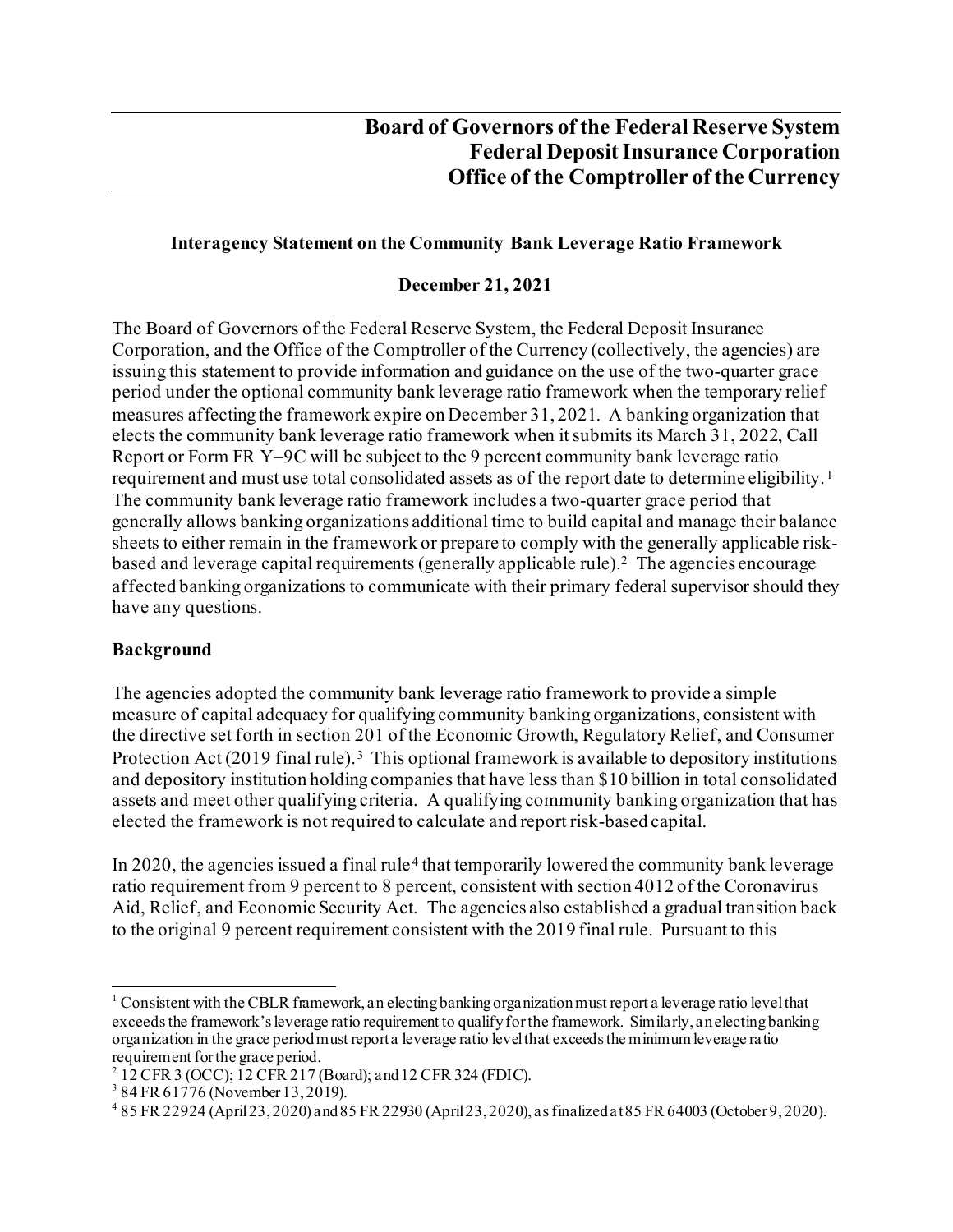transition, in calendar year 2021, the community bank leverage ratio requirement increased to 8.5 percent and beginning on January 1, 2022, will revert to 9 percent.

In 2020, the agencies also issued an interim final rule that permitted banking organizations with under \$10 billion in total consolidated assets as of December 31, 2019, to use asset data as of December 31, 2019, to determine certain regulatory asset thresholds, including eligibility for the community bank leverage ratio framework during calendar years 2020 and 2021. [5](#page-1-0) This interim final rule expires on December 31, 2021. Starting on January 1, 2022, banking organizations must use total consolidated assets as of the report date to determine eligibility for the community bank leverage ratio framework.<sup>[6](#page-1-1)</sup>

## **Two-Quarter Grace Period**

The community bank leverage ratio framework includes a two-quarter grace period during which a qualifying community banking organization that elects the framework and temporarily fails to meet any of the qualifying criteria generally would still be deemed to satisfy the minimum requirements of the agencies' capital rule. Under the framework, a qualifying community banking organization satisfies the capital ratio requirements to be "well capitalized" so long as the banking organization's leverage ratio falls no more than 1 percentage point below the applicable community bank leverage ratio requirement. At the end of the grace period, the banking organization must meet all qualifying criteria to remain in the community bank leverage ratio framework or must comply with the generally applicable rule and the associated reporting requirements.

Starting on January 1, 2022, a qualifying community banking organization will be subject to a leverage ratio requirement of 8 percent in order to use the two-quarter grace period.[7](#page-1-2) At the end of the two-quarter grace period, the banking organization must meet all the qualifying criteria to remain in the community bank leverage ratio framework, including less than \$10 billion in total consolidated assets as of the end of the most recent calendar quarter and a community bank leverage ratio requirement of 9 percent. A community banking organization that does not meet all the qualifying criteria at the end of the grace period must comply with the generally applicable rule and associated reporting requirements. For example, a banking organization that reported under the community bank leverage ratio framework as of December 31, 2021, and met the 8.5 percent leverage ratio requirement and all other qualifying criteria as of December 31,

<span id="page-1-0"></span><sup>5</sup> 85 FR 77345 (December 2, 2020).

<span id="page-1-1"></span> $6$  For example, a banking organization that meets the framework's size qualifying criteria and all other qualifying criteria based on its December 31, 2021 Call Report or Form FR Y-9C submission and does not meet the size criteria in its March 31, 2022 regulatory filing would have until the September 30, 2022 regulatory filing (i.e. by utilizing the two-quarter grace period) to meet all qualifying criteria to remain eligible for the framewo

<span id="page-1-2"></span><sup>&</sup>lt;sup>7</sup> For the December 31, 2021 Call Report or Form FR Y-9C submission, the grace period minimum leverage ratio requirement will be 7.5 percent.